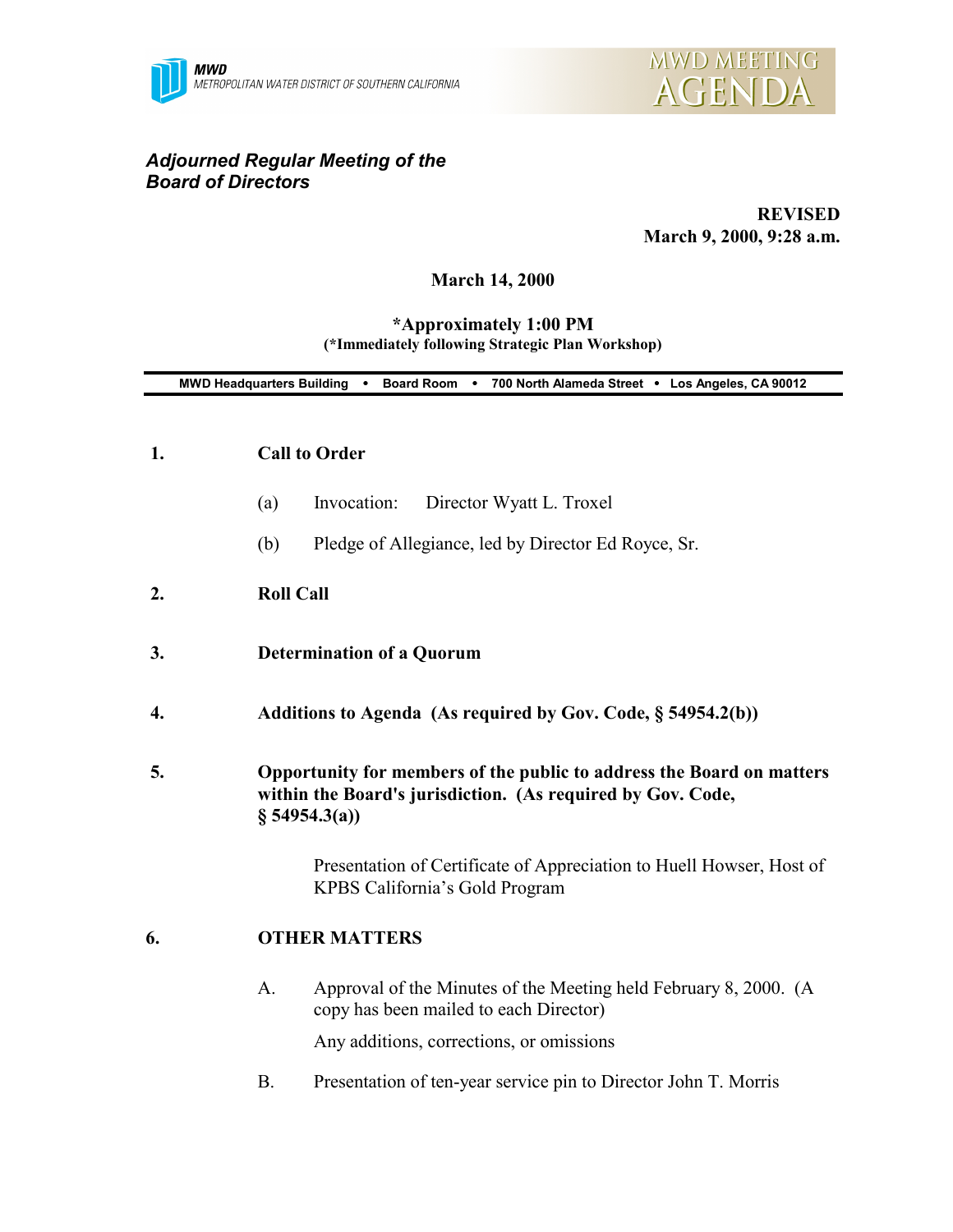- C. Presentation of twenty-year service pin to Director Regina Murph
- D. Committee appointments. (Exec.)
- E. Chairman's Monthly Activity Report
- F. Report on the Strategic Plan
- G. Report from the Special Committee on Ethics

Principles, rules, and process for development of Office of Ethics. (Exec.)

- H. Amend Administrative Code re Director-sponsored inspection trips. (Exec.)
- I. Consideration of Carver-type general policy statements. (Exec.)
- J. Report on Colorado River matters, including negotiations to develop a California plan for river operations, settlement of the San Luis Rey water rights dispute and Salton Sea issues. **[Any discussion of real property negotiations will be held in closed session. Conference with Real Property Negotiators; Agency Negotiator: Paul Cunningham; Negotiating Parties: United States Department of the Interior, State of California, State of Nevada, State of Arizona, Palo Verde Irrigation District, Imperial Irrigation District, Coachella Valley Water District, Los Angeles Department of Water and Power, San Diego County Water Authority, Colorado River Indian Tribes Coalition, San Luis Rey Settlement Parties; Property: Water Rights, Colorado River Allocations; Under Negotiation: Price and Terms; to be heard in closed session pursuant to Gov. Code § 54956.8]**
- K. Discussion of Bay-Delta related issues; including progress on developing and implementing the CALFED program; potential litigation regarding the EIR/EIS regarding the CALFED program; the State Water Resources Control Board's Phase 8 hearings to allocate responsibility to meet Bay-Delta environmental obligations. (WP&R) **[Any discussion of litigation will be held in closed session. Conference with Legal Counsel--(1) Existing Litigation; Parties: Water Right Holders in Bay-Delta Watershed; to be heard in closed session pursuant to Gov. Code § 54956.9(a); (2) Initiation of Litigation (one potential case); to be heard in closed session pursuant to Gov. Code § 54956.9(c)]**
- L. General Manager's oral summary of District activities for the month of February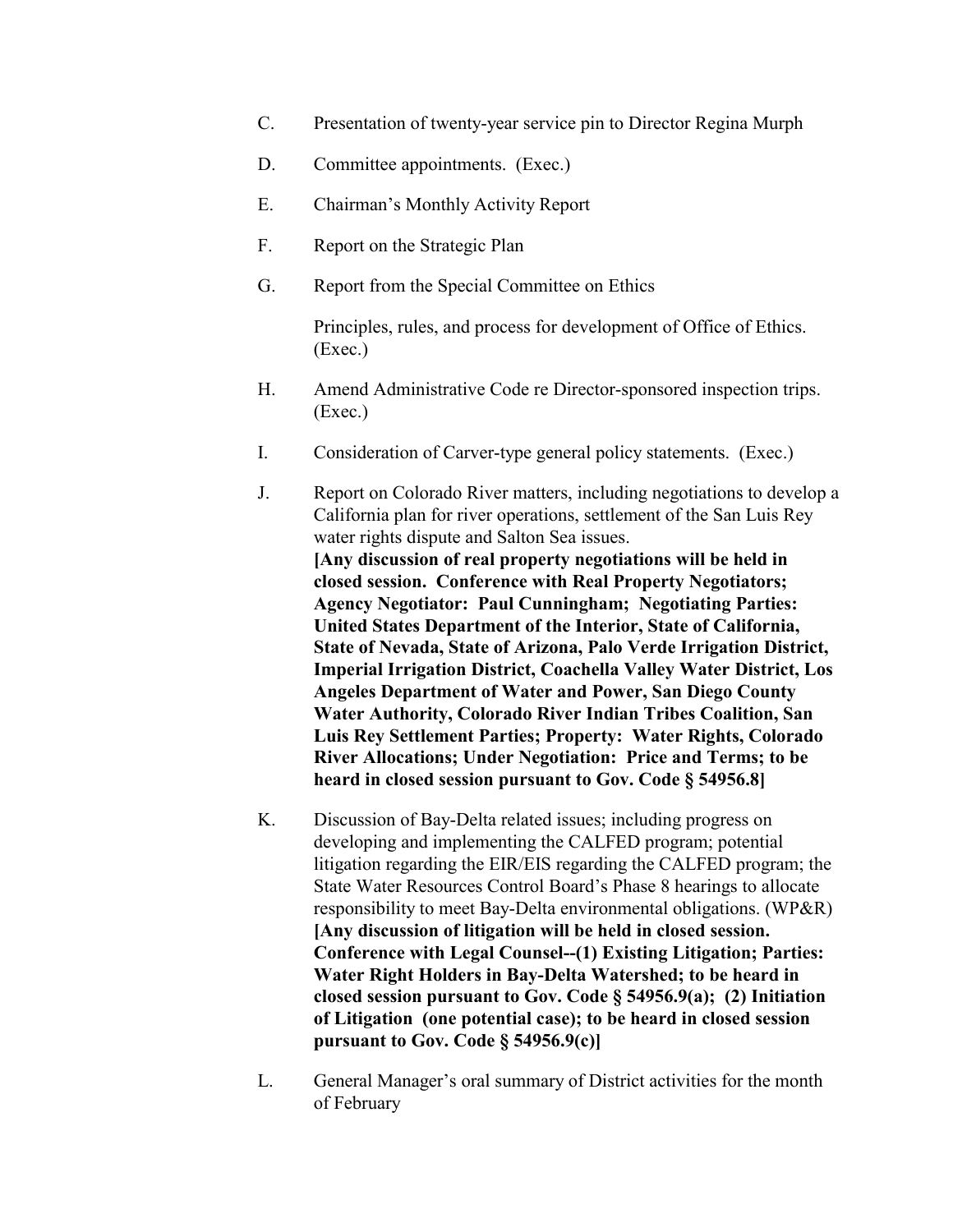M. General Counsel's oral summary of Legal Department activities for the month of February

## **7. ORAL REPORTS OF STANDING COMMITTEES**

- 7-1 Executive Committee (Phillip J. Pace, Chairman)
- 7-2 Budget and Finance (Wesley M. Bannister, Chairman)
- 7-3 Engineering and Operations (William G. Luddy, Chairman)
- 7-4 Legal and Claims (Gary A. Morse, Chairman)
- 7-5 Communications and Legislation (Glen D. Peterson, Chairman)
- 7-6 Water Planning and Resources (Langdon W. Owen, Chairman)

## **8. CONSENT CALENDAR ITEMS (Action)**

8-1 Adopt additional policy principles for watershed management.  $(WP\&R, C\&L)$ 

#### **Recommendation:**

**Option #1:**

**Adopt the additional policy principles for watershed management as proposed.**

**Support public financing for watershed management projects that provide broad public benefits, including environmental and water quality improvements.**

**Support funding mechanisms for watershed management projects that allocate costs to project beneficiaries only if: (1) costs are also fairly allocated among entities responsible for water quality degradation, (2) the level of benefits project beneficiaries are expected to receive is commensurate with costs allocated to them, (3) the determination of watershed management program benefits is based on proven scientific information, and (4) the project beneficiaries agree with the cost allocation.**

**Oppose watershed management funding mechanisms that impose mandatory water user fees or target water supply exporters, without agreements from those users.**

**Watershed management programs should provide accountability to those entities, including the public, that provide funding.**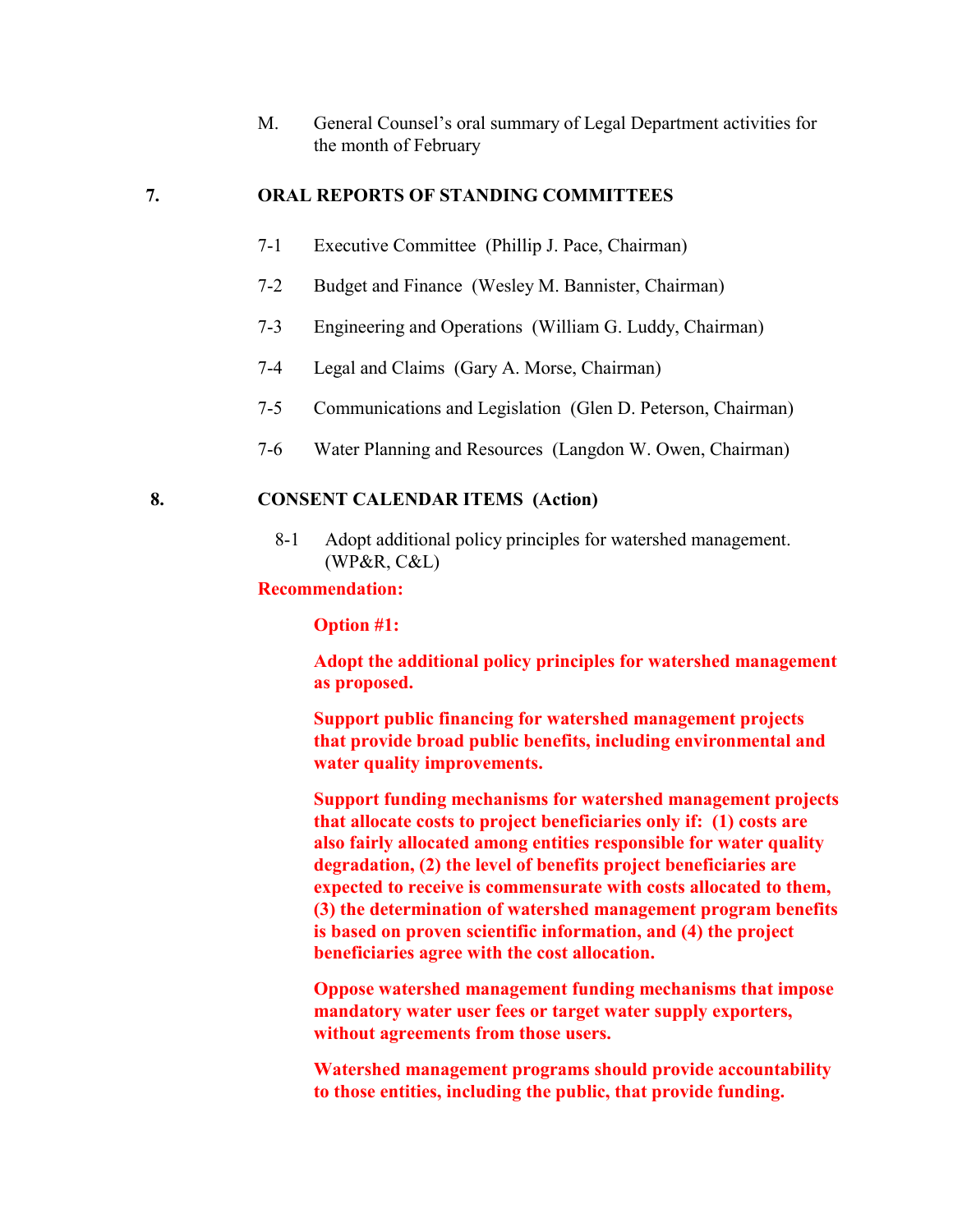**Accountable watershed management funding programs should include justification that funding levels represent actual needs, well-defined criteria for the distribution of funds, oversight for the funding program, and specific monitoring and reporting requirements for those entities receiving funding.**

8-2 Approve payment of \$5,000 as a sponsor of Water Education Foundation Water Leader Class 2000. (C&L)

### **Recommendation:**

## **Option #1:**

## **Authorize the expenditure of \$5,000 as a sponsor of the Water Education Foundation Water Leaders Class 2000.**

8-3 Approve payment of \$5,000 special assessment to American Public Power Association for power marketing administration activities. (Exec.)

## **Recommendation:**

## **Option #1:**

**Authorize payment of the \$5,000 American Public Power Association special assessment for power marketing administration activities.**

## **(END OF CONSENT CALENDAR)**

## **9. OTHER BOARD ITEMS (Action)**

9-1 Adopt (1) recommended water rates and charges for fiscal year 2000-01 to become effective January 1, 2001; and (2) Resolutions to Impose Charges. (B&F)

### **Recommendation:**

- **1. Adopt the water rates and charges as defined in the General Manager's letter for fiscal year 2000-01 effective January 1, 2001 as required by Metropolitan Administrative Code Section 4304.**
- **2. Approve the following resolutions:**

**(a) Resolution to fix and adopt the readiness-toserve charge for fiscal year 2000-01 in the form shown as Attachment 3 to the General Manager's letter.**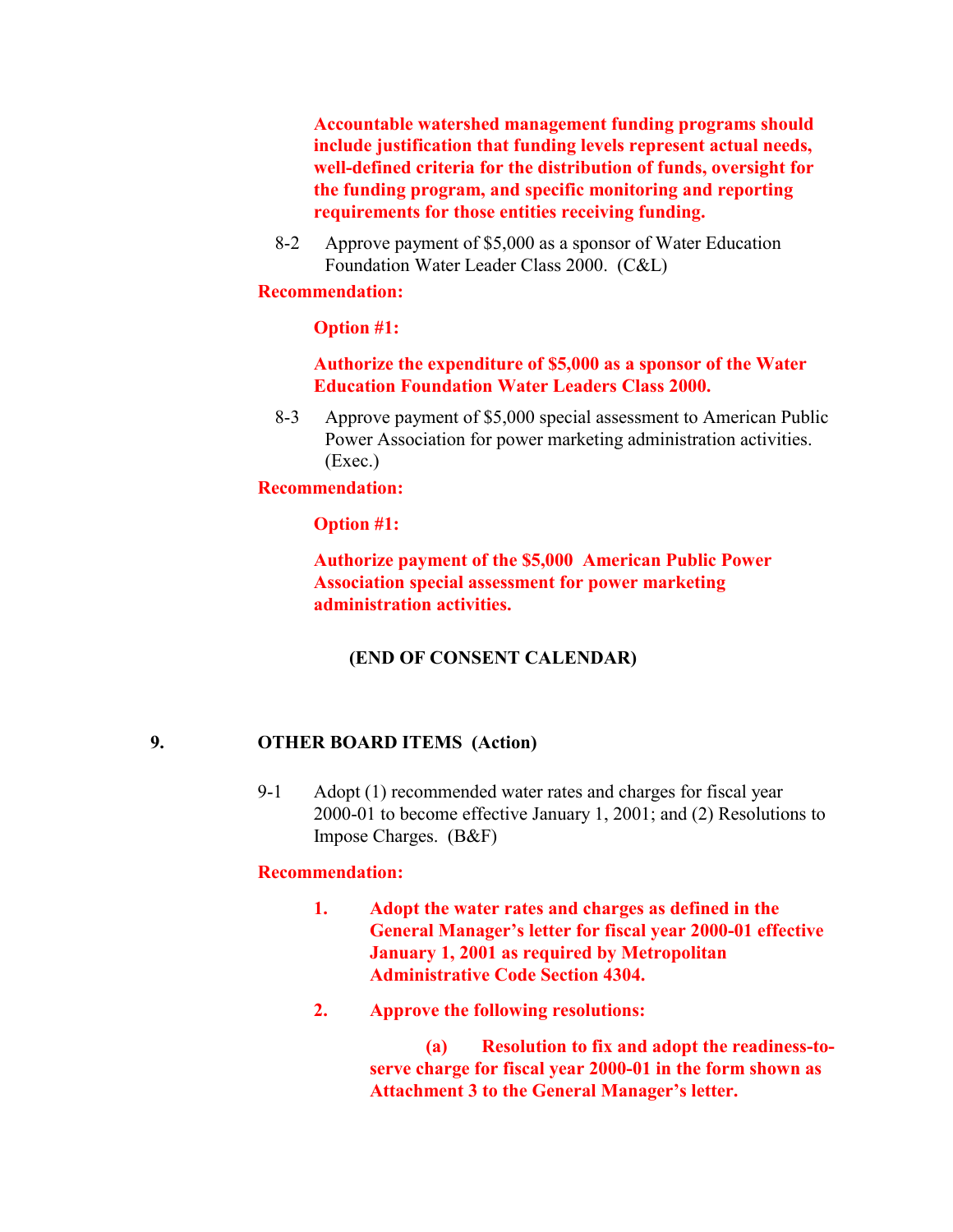**(b) Resolution of intention to impose a new demand charge at the current level and suspend collection of the charge for fiscal year 2000-01, in the form shown as Attachment 4 to the General Manager's letter.**

- **3. Find that the setting of rates and charges recommended in the General Manager's letter is exempt from the California Environmental Quality Act (CEQA) by Public Resources Code Section 21080(b)(8), since it is for the purposes of: (a) meeting operating expenses; (b) purchasing or leasing supplies, equipment or materials; (c) meeting financial reserve needs and requirements; and (d) obtaining funds for capital projects necessary to maintain service within existing service areas; and, additionally, it is exempt from CEQA under State CEQA Guidelines 15378(b)(5), since it constitutes the creation of government funding mechanisms, which does not involve commitment to any specific project which may result in a potentially significant physical impact on the environment, or which will be used to fund projects which have CEQA documentation, or which will have CEQA documentation in place prior to construction of any facility or facilities.**
- 9-2 Authorize (1) entering into an agreement with California Department of Transportation for reimbursement of costs incurred to protect a portion of the Rialto Feeder Pipeline; and (2) the General Manager to award a contract not to exceed \$3,000,000 for all construction activities. (E&O)

### **Recommendation:**

#### **Option #1:**

**Execute a reimbursable agreement with Caltrans to protect the Rialto Feeder pipeline at the proposed State Route 30 crossings and authorize the General Manager to award a construction contract in an amount not to exceed \$3,000,000 for all related construction activities.**

9-3 Certify and adopt the required CEQA documentation; and authorize \$1,679,000 for all activities in advance of award of a construction contract for San Diego Pipeline No. 3 Bypass Project. (Appn. 15318, No. 2) (E&O)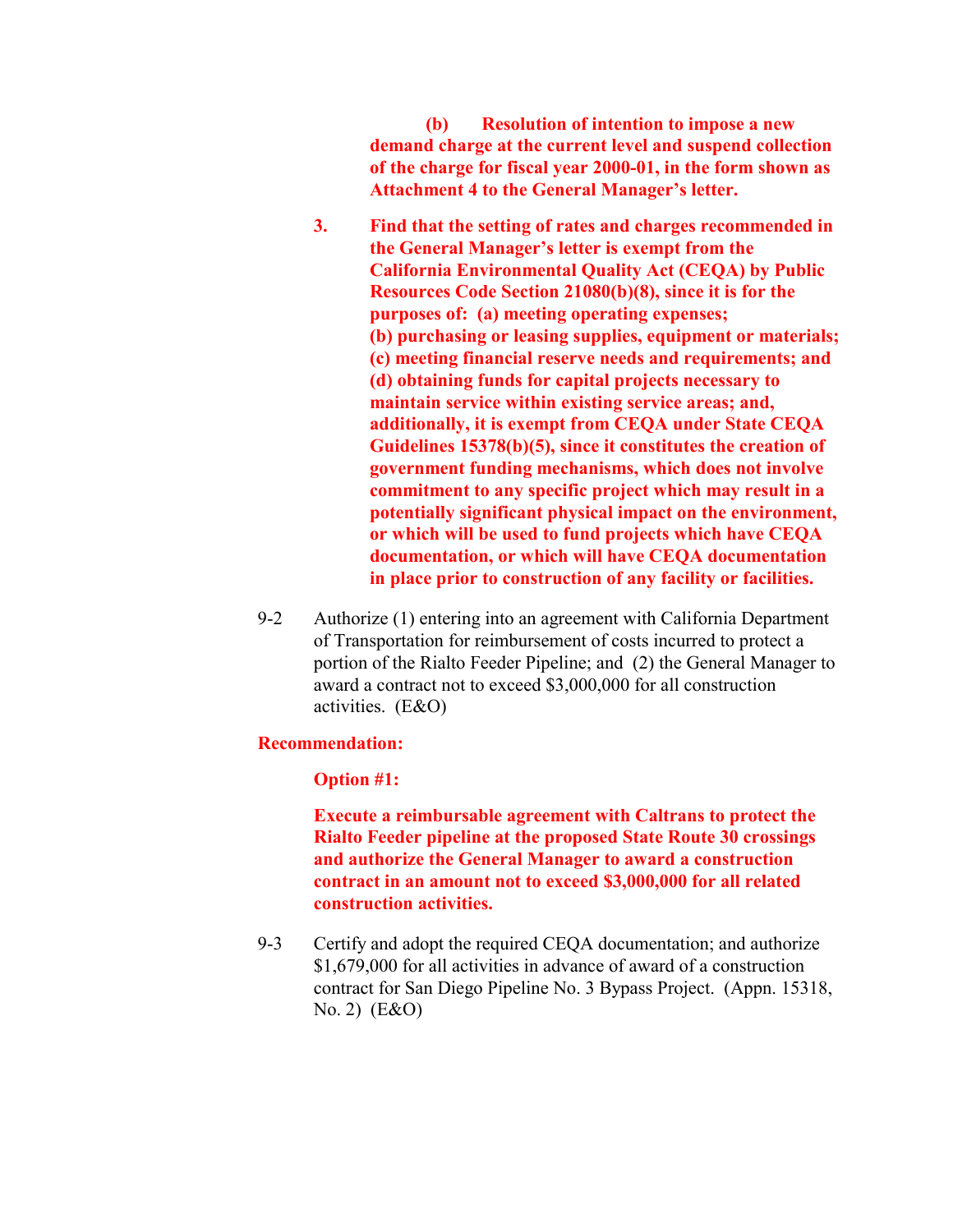## **Recommendation:**

**Option #1:**

- **A. Certify that the Board has reviewed and considered the information presented in the SD-3 Bypass Project's FEIR; certify that the FEIR has been completed in compliance with CEQA; adopt the Findings of Fact and the Statement of Overriding Considerations and MMRP; approve the project; and**
- **B. Appropriate \$1,679,000 and authorize the General Manager to take all actions necessary to implement the project in advance of award of a construction contract.**
- 9-4 Authorize entering into a three-year agreement with Honeywell DMC Services, Inc. for \$2.5 million to provide enhanced commercial, industrial and institutional services under the Conservation Credits Program. (WP&R)

## **Recommendation:**

## **Option #2:**

**Authorize a three-year agreement with Honeywell not to exceed \$2.5 million for both phases of the proposed Regional Program. Accept a grant of \$150,000 from U.S. Bureau of Reclamation for the first phase of the Regional Program and additional funding from outside parties for the second phase.**

- 9-5 Authorize amending agreement with Flavell, Tennenbaum  $&$  Edwards to continue appraisal services litigation support for the Inland Feeder Project in the eminent domain action entitled Metropolitan v. Campus Crusade for Christ, San Bernardino Superior Court Case No. SCV34598. (L&C) **[Conference with Legal Counsel--Existing Litigation; to be heard in closed session pursuant to Gov. Code § 54956.9(a)]**
- 9-6 Authorize amending agreement with Woodward-Clyde International-- Americas to provide construction, post-construction and expert witness consulting services for Metropolitan's Inland Feeder Project.  $(L&C)$

**[Conference with Legal Counsel--Anticipated Litigation, Significant Exposure (one potential case); to be heard in closed session pursuant to Gov. Code § 54956.9(b)]**

9-7 Authorize settlement of eminent domain action entitled Metropolitan v. San Bernardino Valley Water Conservation District [Robertson's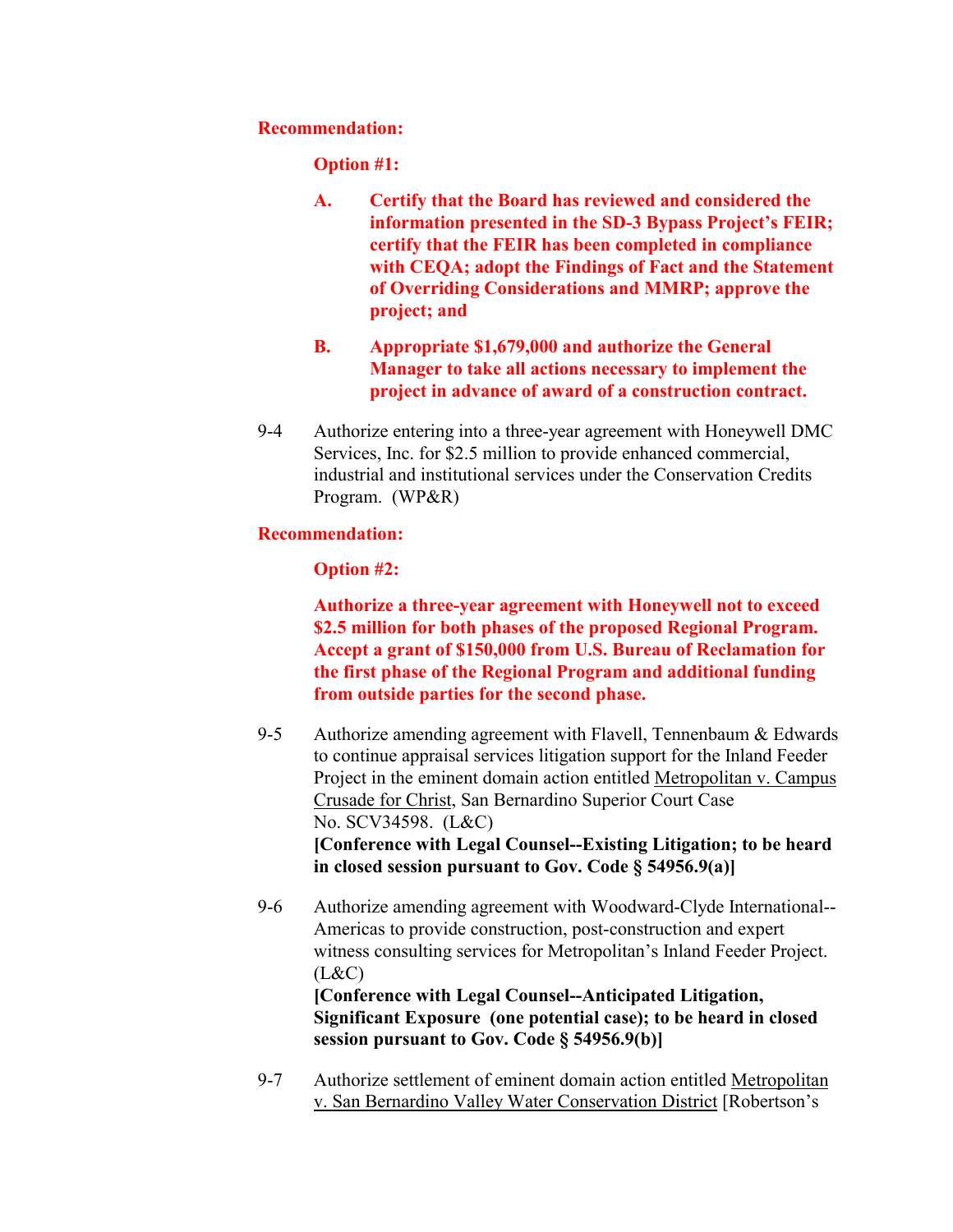Ready Mix], Santa Barbara Superior Court Case No. 227537; report on Metropolitan v. San Bernardino Valley Water Conservation District [Sunwest], Ventura Superior Court Case No. CIV190813, for the Inland Feeder Project; and authorize amendment to agreement with special counsel, McCormick, Kidman & Behrens. (L&C) **Conference with Legal Counsel--Existing Litigation; to be heard in closed session pursuant to Gov. Code § 54956.9(a)]**

- 9-8 Authorize amendment of contract for legal services of the Law Offices of Charles S. LiMandri in Metropolitan Water District v. Hartford Fire Insurance Company, United States Central District Court Case No. 99-03825-GHK (Mcs). (L&C) **[Conference with Legal Counsel--Existing Litigation; to be heard in closed session pursuant to Gov. Code § 54956.9(a)]**
- 9-9 Authorize initiation of litigation against The Hartford Insurance Company to recover third-party claims expenses pursuant to the Commercial General Liability Policy issued to Metropolitan by The Hartford. (L&C) **[Conference with Legal Counsel--Anticipated Litigation; to be heard in closed session pursuant to Gov. Code § 54956.9(c)]**
- 9-10 Report on appeal in Metropolitan Water District v. All Persons Interested, California Court of Appeal, Second District, Case No. B119968; and authorize amending agreement with the Law Firm of Horvitz and Levy to revise the total amount payable. (L&C) **[Conference with Legal Counsel--Existing Litigation; to be heard in closed session pursuant to Gov. Code § 54956.9(a)]**
- 9-11 Authorize amendment to agreement with Westaff (USA), Inc. to continue to provide technical services at Diamond Valley Lake. (Exec.)

## **Recommendation:**

## **Option #1:**

**Authorize the General Manager to amend Agreement No. 1026 with Westaff (USA), Inc. by an additional \$250,000 to complete the work required to prepare for and conduct the Diamond Valley Lake dedication ceremony and to meet the accelerated schedule for cleanup of the reservoir valley floor in advance of reservoir fill.**

**Added** 9-12 Certify review and consideration of the Categorical Exemption for the Juan Well Filter Facility; and authorize entering into an agreement with Central Basin Municipal Water District to implement the project. (WP&R)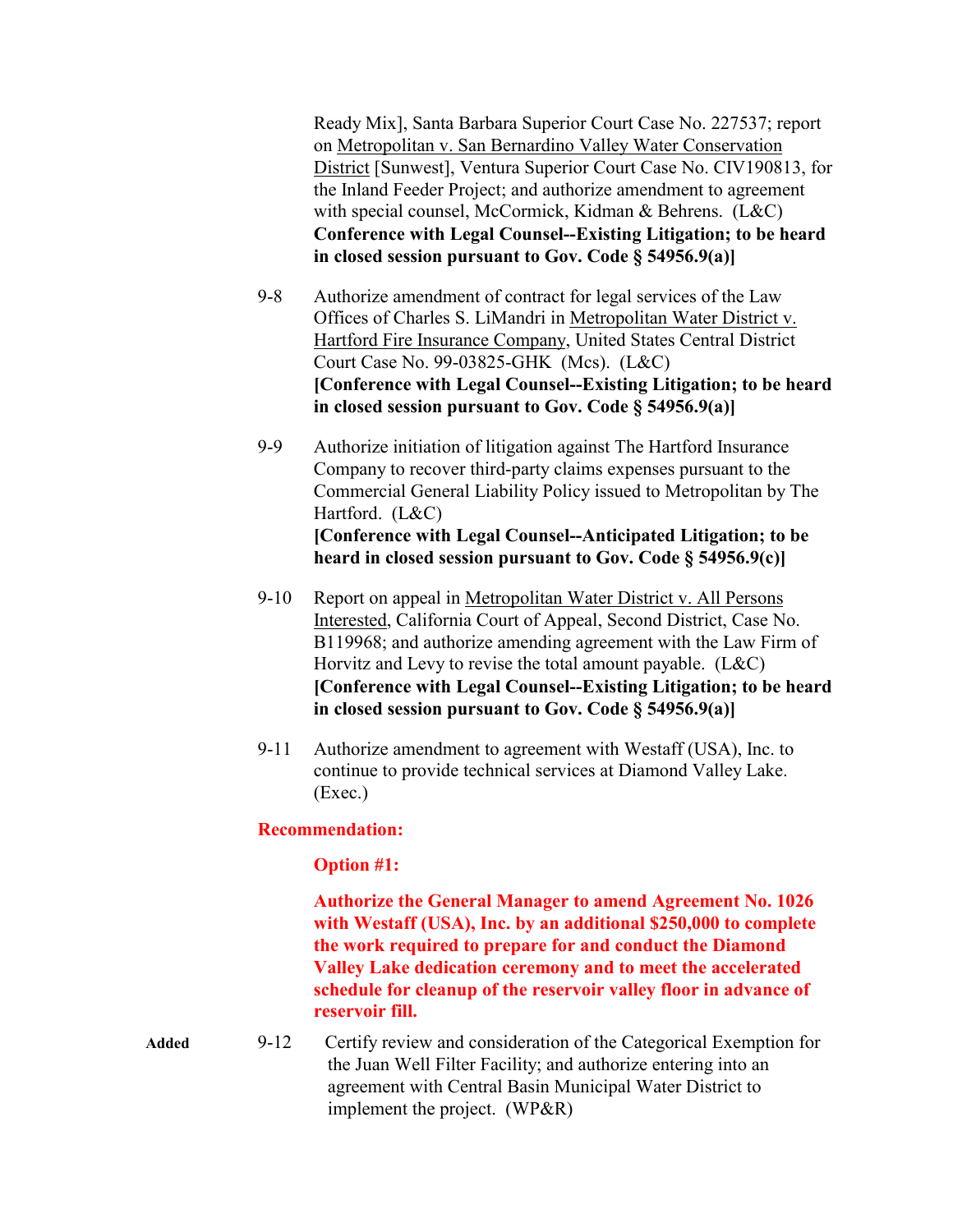#### **Recommendation:**

#### **Option #1:**

- **A. Review and consider information provided in the project's categorical exemption; and**
- **B. Authorize the General Manager to execute a LRP agreement for this project to provide incentive payments over seven years of \$75 per acre-foot.**

## **10. BOARD INFORMATION ITEMS**

- 10-1 Status report for the Diamond Valley Lake Project for the month ending January 2000. (E&O) **[Any discussion of claims will be heard in closed session. Conference with Legal Counsel--Significant Exposure to Litigation (one matter); to be heard in closed session pursuant to Gov. Code § 54956.9(b)]**
- 10-2 Status report for the Inland Feeder Project for the month ending January 2000, and discussion of potential litigation. (E&O) **[Status report to be heard in open session. Discussion of potential litigation to be heard in closed session. Conference with Legal Counsel--Significant Exposure to Litigation (two matters); to be heard in closed session pursuant to Gov. Code § 54956.9(b)]**
- 10-3 Local water resources development in Metropolitan's service area. (WP&R)
- 10-4 Principles of agreement for clarifying amendments to the State Water Contract developed by the State Water Contractors and Department of Water Resources. (WP&R)
- **Added** 10-5 Financial incentives under Metropolitan's Local Resources Program. (WP&R)
- **Added** 10-6 Membership in WaterPower--The Energy Coalition. (C&L)

## **11. REPORTS OF SPECIAL COMMITTEES**

**12. ADJOURNMENT**